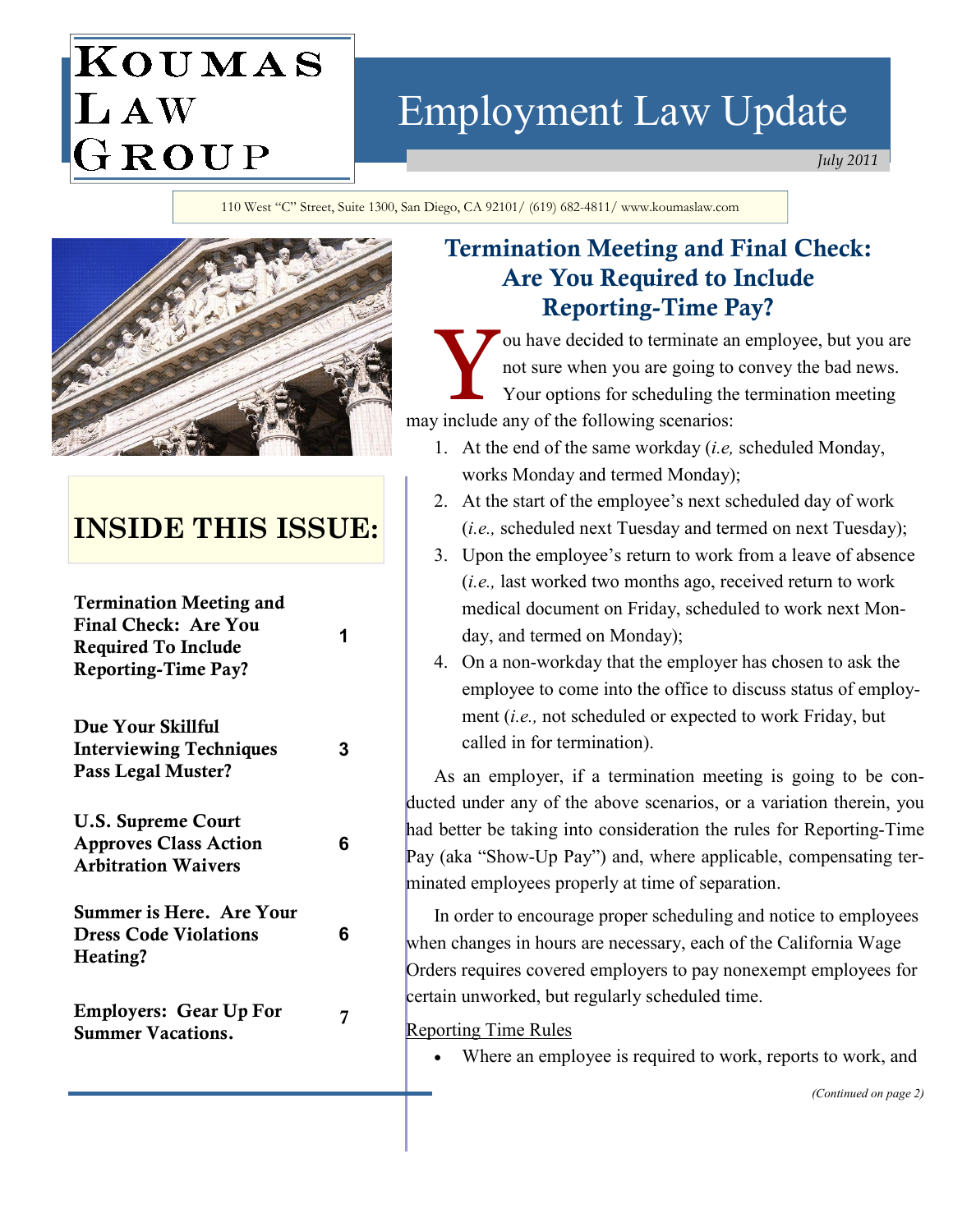(Continued from page 1)

is not put to work or does not work *at least half* of the employee's usual or scheduled day's work, the employee must be paid *half* of the shift reporting time wages not to exceed four hours.

• If an employee is not scheduled to work or does not expect to work his usual shift, but must report to work for a meeting, training, etc. the employee falls into the regulatory category of those employees called to work on their day off for a scheduled meeting. In that case, the employee is entitled to receive the *minimum reporting time payment* of 2 hours at the employee's regular rate of pay.

 The two-hour minimum is to address the situation when the employee has no usual work day, or is not scheduled to work on a given day, but is called in for an unspecified number of hours. It is not applicable if an employee works part-time and the scheduled workday is less than two hours by agreement. There are *exceptions to the reporting time pay requirements* when an employer's ability or failure to provide the employee with their scheduled amount of work results from some cause beyond the employer's control. Such exceptions include:

(a) an inability of its operations to commence or continue because of threats to employees or to property, or because of the recommendations of civil authorities;

(b) a failure of the sewer system or of public utilities to supply electricity, water, or gas;

(c) an interruption of work caused by an act of God or other cause outside of the employer's control;

(d) instances where an employee makes a request to leave work early for personal reasons; or

(e) where an employee reports to work unfit.

Reporting time pay rules do not apply:

- To employees on paid standby status and who are called to perform stand-by work on nonscheduled time (e.g., a relief cashier);
- To an employee who is sent home early or discharged as a disciplinary measure since unsatisfactory performance is not an exception.

In the event that an employer pays an employee reporting time pay, only the time the employee *actu*ally worked need be counted as hours worked. Any amount of compensation which exceeds the compensation payable for the hours actually worked is considered payment for other than hours worked. This issue would impact determining the employee's regular rate of pay in a given pay period, such as for calculating the overtime rate for that employee.

 Based on the rules, under Scenario #4, where the employee was not scheduled to work on the particular day that the employer chose to have the employee to come into work for purpose of conducting the termination meeting, the employee does not have an expectation of working his or her usual shift on that day. In that case, the employee is entitled to be compensated at least two hours for reporting time pay at his or her regular rate of pay in effect at that time. If the meeting takes longer than two hours, the em-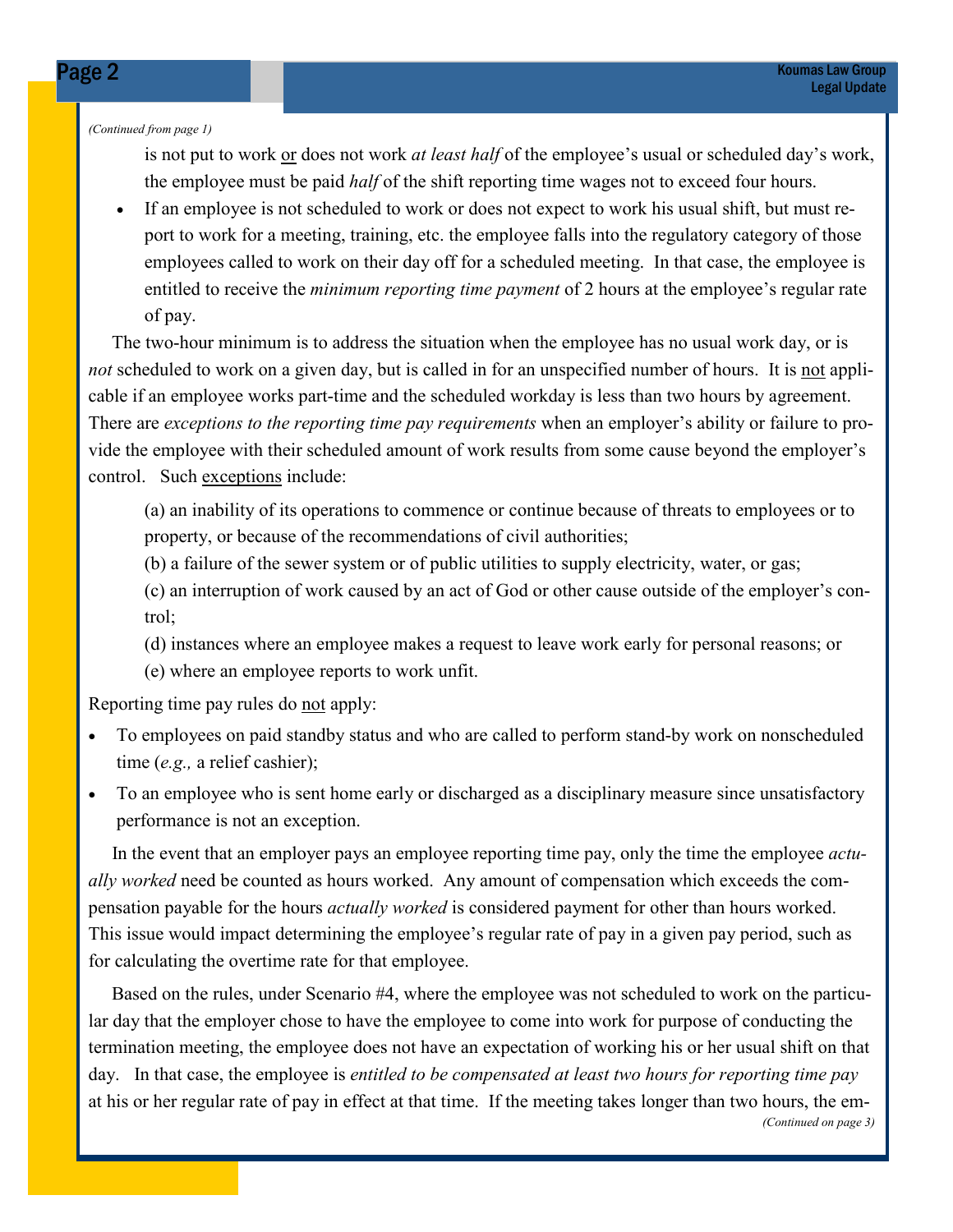#### (Continued from page 2)

ployee should be compensated for all of the hours reported at the employee's regular rate of pay.

 Under either Scenario #1, 2, or 3, where the employee is scheduled to work on the day the employer conducts the termination, the employee shows up to work, but is not permitted to actually work *at least* half of the employee's usual or scheduled day's shift, the employee is entitled to be compensated half of employee's scheduled shift up to a maximum of four (4) hours. Examples:

- If an employee was usually scheduled to work only six (6) hours, and shows up to work on the day he is terminated, but is prevented from working at least three (3) hours of his scheduled shift (due to the termination), that employee must be paid reporting time wages for coming to work that day equivalent to at least three (3) hours at the employee's regular rate of pay.
- If an employee was usually scheduled to work eight (8) hours, and shows up to work on the day he is terminated, and is terminated any time after the employee has worked at least four (4) hours of the scheduled shift until he was terminated, that employee is not entitled to reporting time wages for coming to work that day, and need only be compensated for his actual hours worked at the employee's regular rate of pay.

 Reporting time pay can be deemed "wages" where any portion of it is compensation for hours actually worked. Such wages are therefore due and owing at the time of termination, or the employer exposes itself to waiting time penalties, recoverable pursuant to Labor Code section 203.

## Do Your Skillful Interviewing Techniques Pass Legal Muster?



The you've screened résumés and applications, conducting face-to-<br>face interviews is the next essential step to help you determine<br>which of the candidates is actually the best person for the job. When you make good hiring face interviews is the next essential step to help you determine

decisions, you and the organization benefit. When poor choices are made, everyone suffers. That makes interviewing an important responsibility in the workplace. Everyone that interviews needs to know how to plan and conduct effective and legal interviews in order to learn all they possibly can about job candidates so that the best hiring decisions can be made.

#### Make sure you conduct interviews in compliance with the law (and company policy):

- California and federal fair employment laws prohibit discrimination in hiring based on any protected characteristic, including race, color, national origin, religion, age, sex, sexual orientation, marital status, or disability. The laws apply to all job interviews.
- Your organizations should be expressly committed to equal employment opportunity, or EEO. Applications and handbooks should state that your company's EEO policy prohibits discrimination in the hiring process, including in job interviews.
- Applicants who feel that they have been discriminated against during an interview can file a complaint with the state Department of Fair Employment and Housing (DFEH) or the federal Equal Em-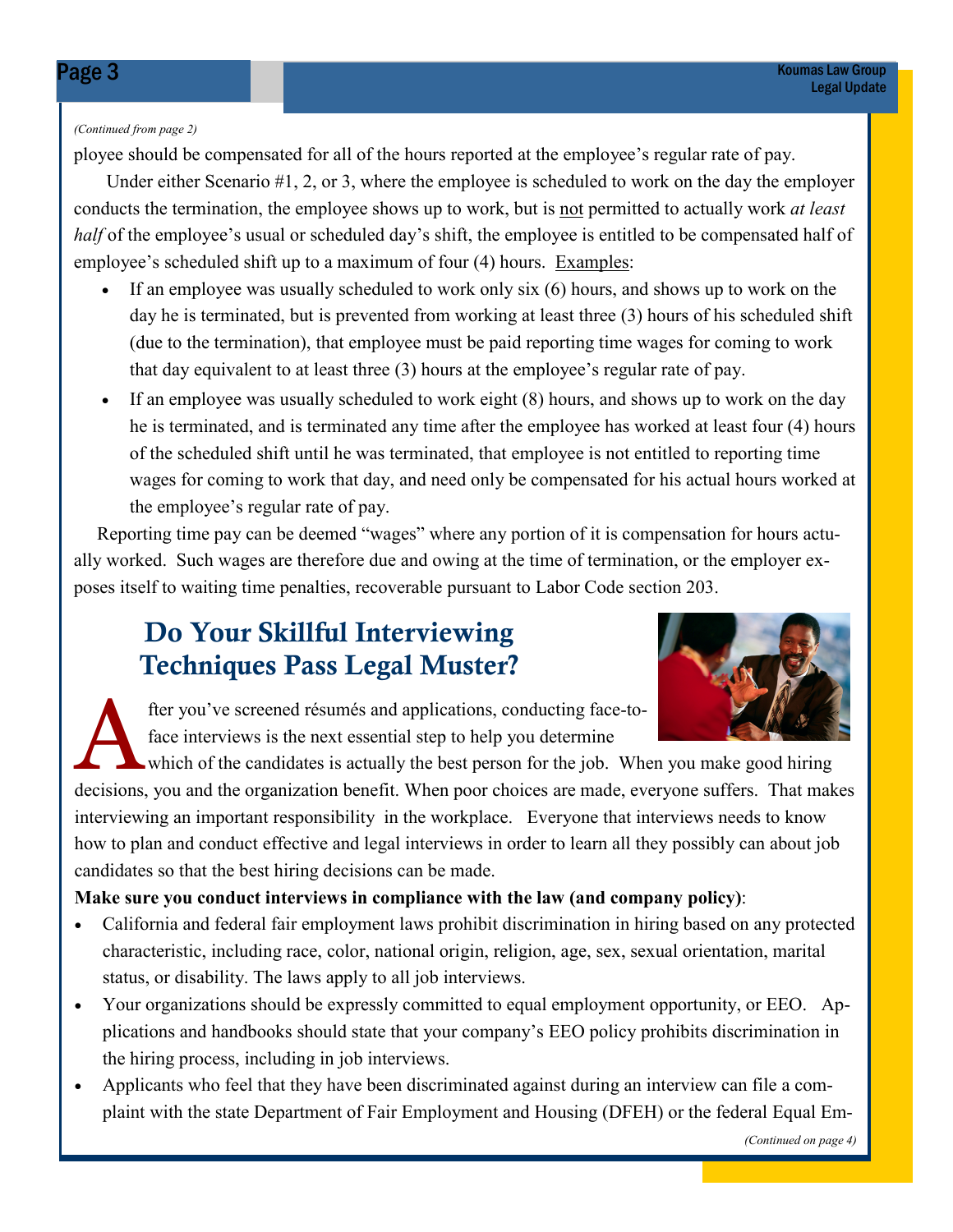#### (Continued from page 3)

ployment Opportunity Commission (EEOC).

- If the DFEH or EEOC believes an applicant has been discriminated against during an interview, they will help the applicant file a lawsuit against your organization. When that happens, there is the potential for liability and costly damages. Regardless of the outcome, there will be costly legal fees.
- Make sure you know your organization's EEO policy, especially the provisions that apply to interviewing. Review your organization's EEO policy, highlighting provisions that apply specifically to interviewing.

#### Develop effective interview questions.

• Ask only job related information- use a current accurate job description to develop these questions. When you ask a question, be mindful that it will be difficult to defend the practice of seeking information that is not related to the applicant's position.

- Interviewing "do's":
	- Review applications and resumes to identify areas needing further clarification.
	- $\circ$  Ask supervisor(s) or trainees for the position for which you are conducting interviews to draft 5-10 interview questions.
	- Appropriate areas of conversation during the interview include the job itself, its duties, and responsibilities. You can also talk about the organization, its missions, programs, and achievements. It is appropriate to talk about career possibilities and opportunities for growth, development, and advancement relating to the position sought. Other proper topics can include where the job is located, any required travel, company equipment, and available facilities.
	- The candidate's qualifications, abilities, experience, education, and interests are all suitable topics. Ask only for the information you intend to use in making a hiring decision. Know how you will use the information to make that decision.
- Review the permissible and impermissible inquiries identified by the Department of Fair Employment and Housing. See Form *DFEH 161*, available in pdf format.
	- You can't ask, "Do you own or rent your home?" . . . But you can ask, "How long have you lived at this address?"
	- You can't ask, "How did you learn to speak Spanish?" . . . But you can ask, "Do you know any foreign languages?"
	- You can't ask, "Where were you born?" . . . But you can ask, "Are you legally authorized to work in the United States?"
	- You can't ask, "Will child care affect your schedule?" . . . But you can ask, "Will you be able to work 5 days a week?"
	- You can't ask, "Can I see your military records?" . . . But you can ask, "Have you ever been in the U.S. armed forces?"
- Remember these important interviewing "don'ts":
	- Don't ask discriminatory questions. Any questions about protected groups (including race, relig-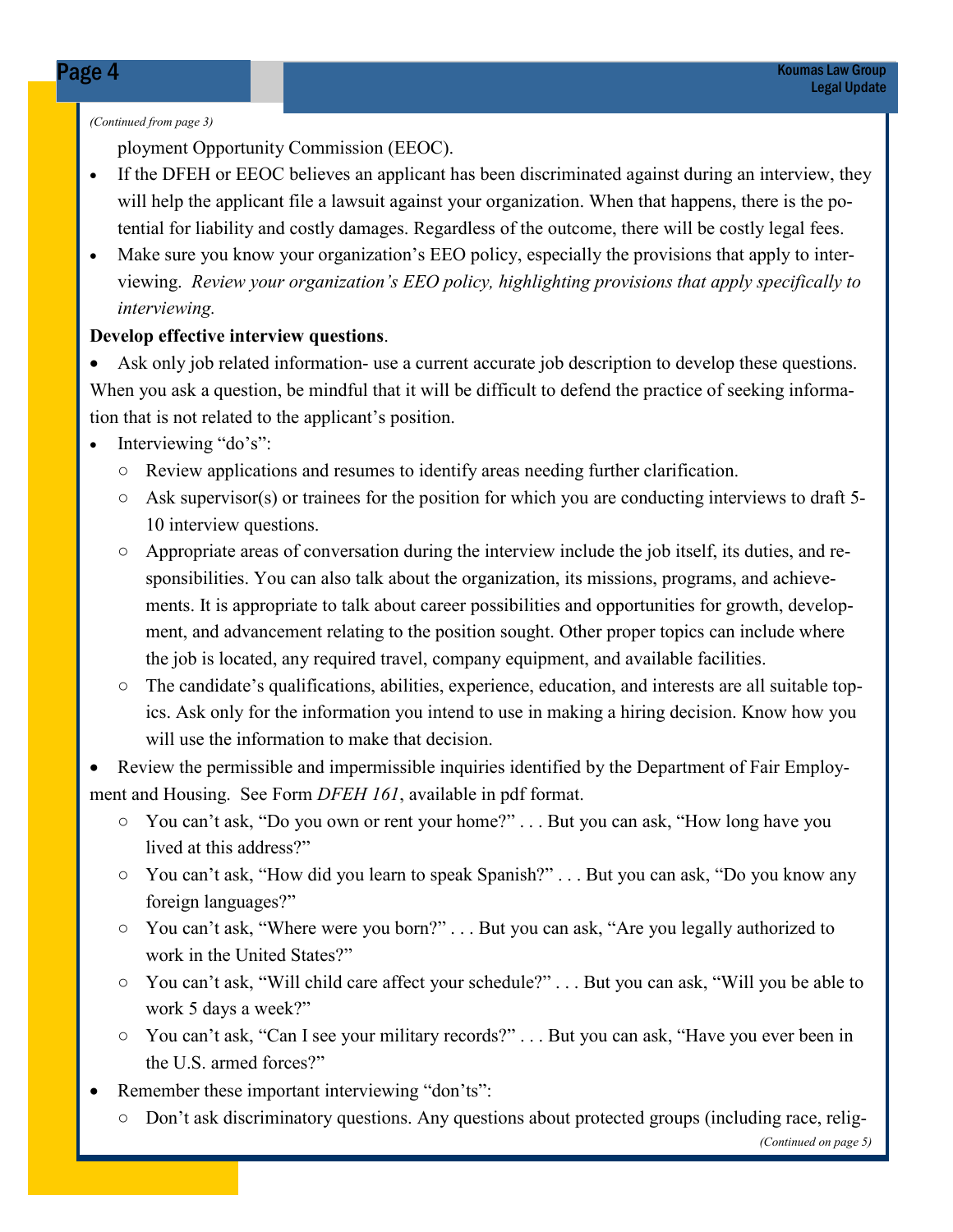#### (Continued from page 4)

ion, age, ethnic group, national origin or ancestry, political beliefs or affiliations, sexual orientation, or disability) may be discriminatory.

- Don't ask an applicant's age or date of birth. Don't even ask questions that hint at age, such as what year an applicant graduated from high school or college.
- Don't ask about citizenship or country of birth. Also, be careful not to ask any questions that could be construed as implying discrimination. For example, questioning an applicant about the origin of an unusual surname could be misconstrued. You should tell all applicants, however, that they will be asked to verify eligibility to work in this country upon being hired.
- Don't ask about disabilities or illness. If a disability is obvious, or if an applicant brings the issue up during the interview, you can explain essential functions of the job and ask the applicant if he or she can perform those functions, with or without accommodation.
- ◘ Don't ask about marital status, children, or childcare arrangements. You can ask whether the applicant understands and has any problems with complying with the scheduled work hours of a position, including any need for overtime work as needed.
- ◘ Don't ask about an applicant's religion. That includes not asking if an applicant can work certain days of the week or certain holidays. You can, however, inform an applicant of the work schedule and ask if the applicant has any problem with the schedule. If the applicant does have a problem for religious reasons, you cannot automatically eliminate this candidate. You would be required to make a reasonable accommodation should you hire the individual.
- Don't ask about affiliations—clubs, social organizations, and other groups that could indicate membership in a legally protected minority group.
- Don't ask any questions about an applicant's personal life, including personal finances, sexual orientation, intention to marry and/or to have children. Be especially wary of this during the first few moments of the interview when you and the applicant are establishing rapport.
- Don't ask about arrest records. You may, however, ask about criminal convictions, but only insofar as they are job related. For example, if a job involves handling money, you can ask about convictions for theft.

#### Your notes should be factual.

- Document your questions and the key elements of the applicant's responses.
- Avoid any opinions or personal biases in your note-taking. If your notes are ever subpoenaed in a lawsuit, this kind of information could be cast in a bad light and put forth as evidence of discriminatory intentions on your part.
- Make sure that you note only job-related information. For example, there is no need to note information about the way the applicant is dressed or groomed unless these matters are directly related to the job, such as in the case of a customer service employee or someone who is being hired to work in reception and will be the face of the organization to the public.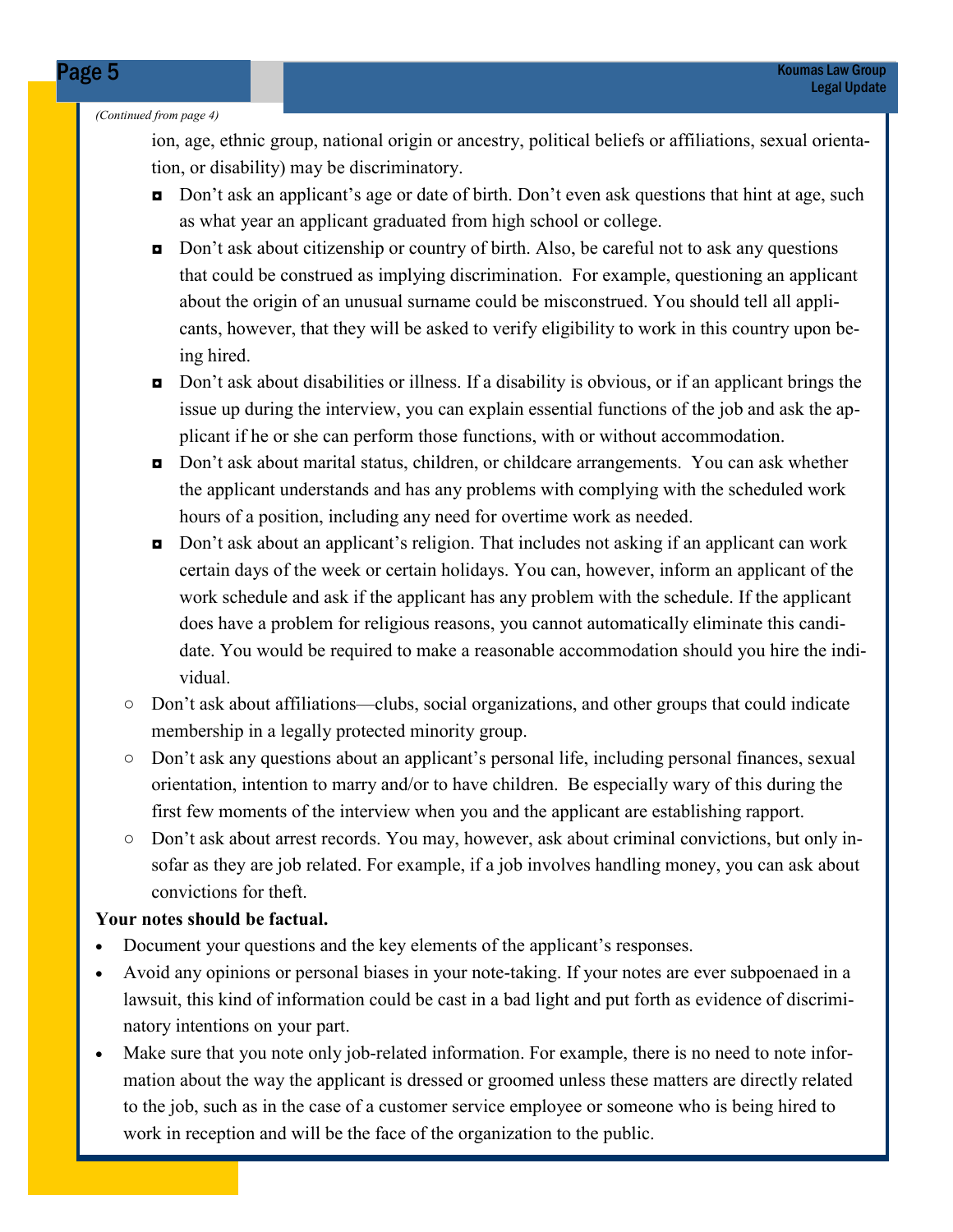## U.S. Supreme Court Approves Class Arbitration Waivers

**O.S. Supreme Court Approves Class Arbitration Waivers**<br>are Court held in 2007 that state law prohibits enforcement of arbitration<br>agreements containing a clause precluding class certification as an unenforceable "exculpat agreements containing a clause precluding class certification as an unenforceable "exculpatory clause." A U.S. Supreme Court opinion in 2009, however, held that arbitrators may not conduct a class-wide arbitration where the parties' agreement fails to address the issue of class actions at all. In a recent U.S. Supreme Court decision (6/4/11), plaintiffs entered into a consumer agreement providing for arbitration of all disputes, and required that claims be brought in the parties' individual capacity, not as class members. The trial court denied enforcement based on the basis the agreement was unconscionable under state law, because it disallowed class-wide proceedings, which the Ninth Circuit appellate court affirmed. But after a trip to the U.S. Supreme Court, it was held that the Federal Arbitration Act (9 U.S.C. § 2) makes an agreement to arbitrate valid, irrevocable, and enforceable except upon such grounds as exist in law or equity for the revocation of any contract. When state law prohibits outright the arbitration of a particular claim, the FAA displaces the conflicting rule. Thus, the consumer agreement at issue should have been enforced to prohibit class-wide treatment of the claims. Although this case did not involve an employment agreement, the rationale for permitting enforcement of the agreement should apply to arbitration agreements between employer and employees, to help limit class-wide claims.



## Summer Is Here! Are Dress Code Violations Heating Up?



ith the recent rise in temperatures, the arrival of summer may create an increase in dress code policy violations as a result of inappropriately dressed or scantily clad employees. With warm weather comes more employee skin, tattoos, and piercings than many employers want to see. Such attire can lead to flirtatious behavior and sometimes a general decline in office professionalism.

 Many employers who have implemented the dress code policy of "casual Friday," believed that loosening the rigid standards of the past would improve morale, and that workers would have the good judgment to replace coats and ties, skirts and blouses, with equally tasteful (though less formal) attire. However, due to mini-skirts, halters, T-shirts with controversial messages, and ripped jeans, (not to mention potential legal disputes over disciplining employees who wore them), some companies have backed off this trend.

 Labor laws are fairly silent about dress codes but not about avoiding discrimination in how you treat employees, especially in protected groups. Your dress policy must respect health needs and the customs of religion and national origin, must not burden one gender more than the other, and must both be consistently applied and based on reasonable business needs. Many dress codes merely insist that employees appear professional, but there seems to be no generally accepted agreement on what professional is.

 Any policy must include provision for the consequences for violations. It used to be a simple matter of sending an inappropriately dressed worker home to change, but these days home may be a 90-minute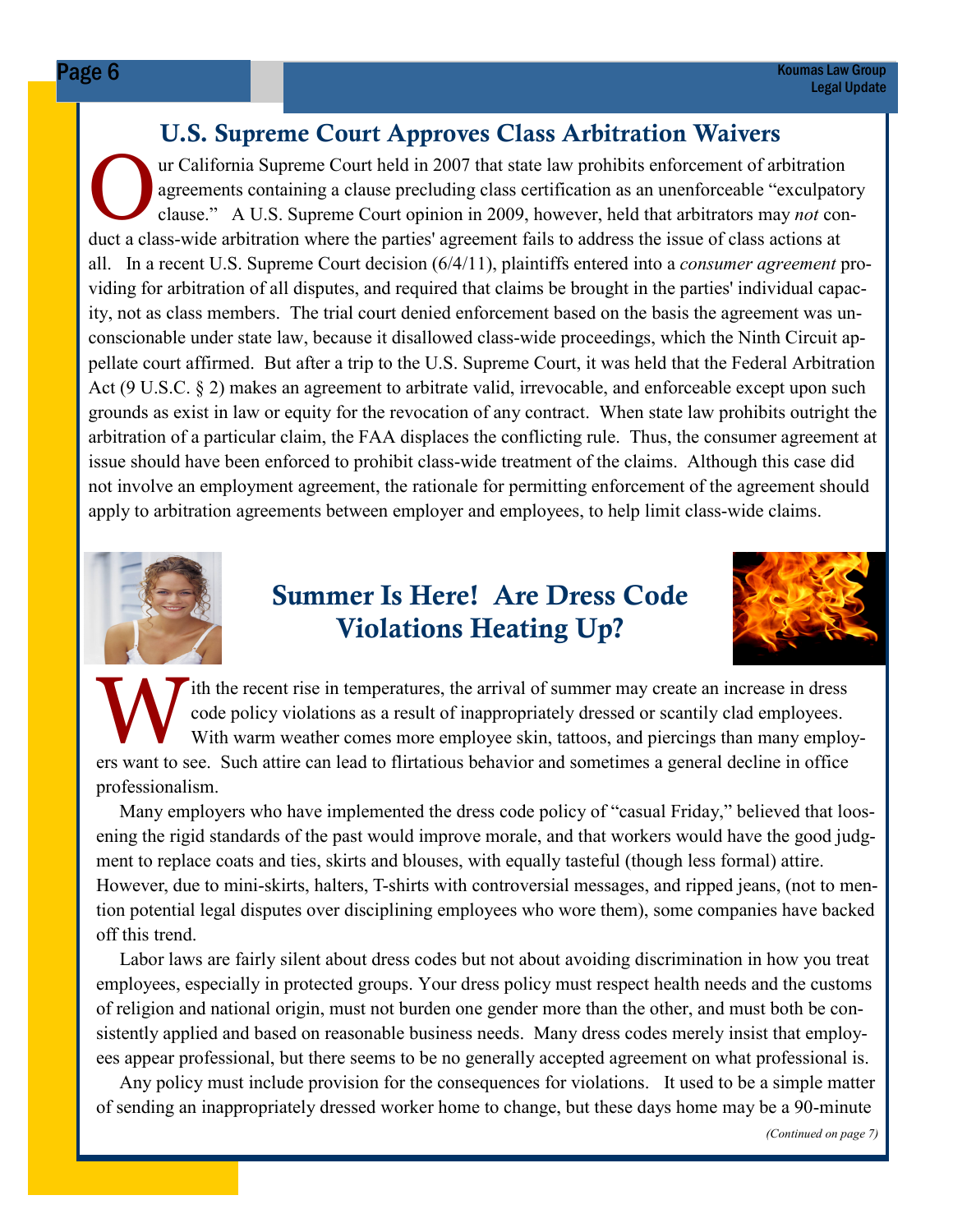#### (Continued from page 6)

ride away. Consider also how to handle repeat violators, and what to do about employees whose intentions are innocent and who see their personal style as flattering, even as others are offended or embarrassed.

Here are some tips for employers to keep dress code standards up when the heat is climbing:

 A written dress code. Be specific as to what is prohibited, but be sure to state the list of unacceptable clothing is not comprehensive. Emphasize the fact that every employee's attire will be reviewed for appropriateness on a case-by-case basis. Also, make sure your dress code does not discriminate against employees who wear certain clothing for religious reasons or who dress consistent with their intended gender.

 Consider keeping sweaters available. Consider having the personnel manager keep sweaters or other cover-ups available for employees whose attire is not appropriate for work. Employees can also be instructed to go home to change into more professional clothing (without pay if a nonexempt employee).

 Be specific but sensitive. When counseling an employee about a dress code violation, explain why the attire is objectively inappropriate without personally criticizing the employee's values or lifestyle. Focus on the attire rather than on the employee, in order to reduce the possibility of subjecting yourself up to a discrimination lawsuit.

## Employers: Gear Up For Summer **Vacations**



Ithough the law does not require employers to provide vacation benefits to employees, this discretionary employee benefit can create many issues for business owners. By way of example, there is a risk to employers when exempt employees check work email or voice mail while vacationing. And there's another risk for employers whose employees are not taking all their vacation days: In California, vested vacation time cannot be lost, and will continue to add up—and it all has to be paid out as wages upon separation from employment. So if a motivated employee has foregone a few vacation days a year, you could be facing a big payout if the worker quits or is discharged after several years of employment.

As your employees are getting geared up for the summer vacation season, here are some strategies to minimize and manage your company's vacation liability and ensure employees get the rest and relaxation they need to be productive:

Impose a cap. Even though "use it or lose it" vacation policies are illegal in California, an employer can limit vacation accrual with a policy that caps the number of vacation days an employee can accrue

(Continued on page 8)